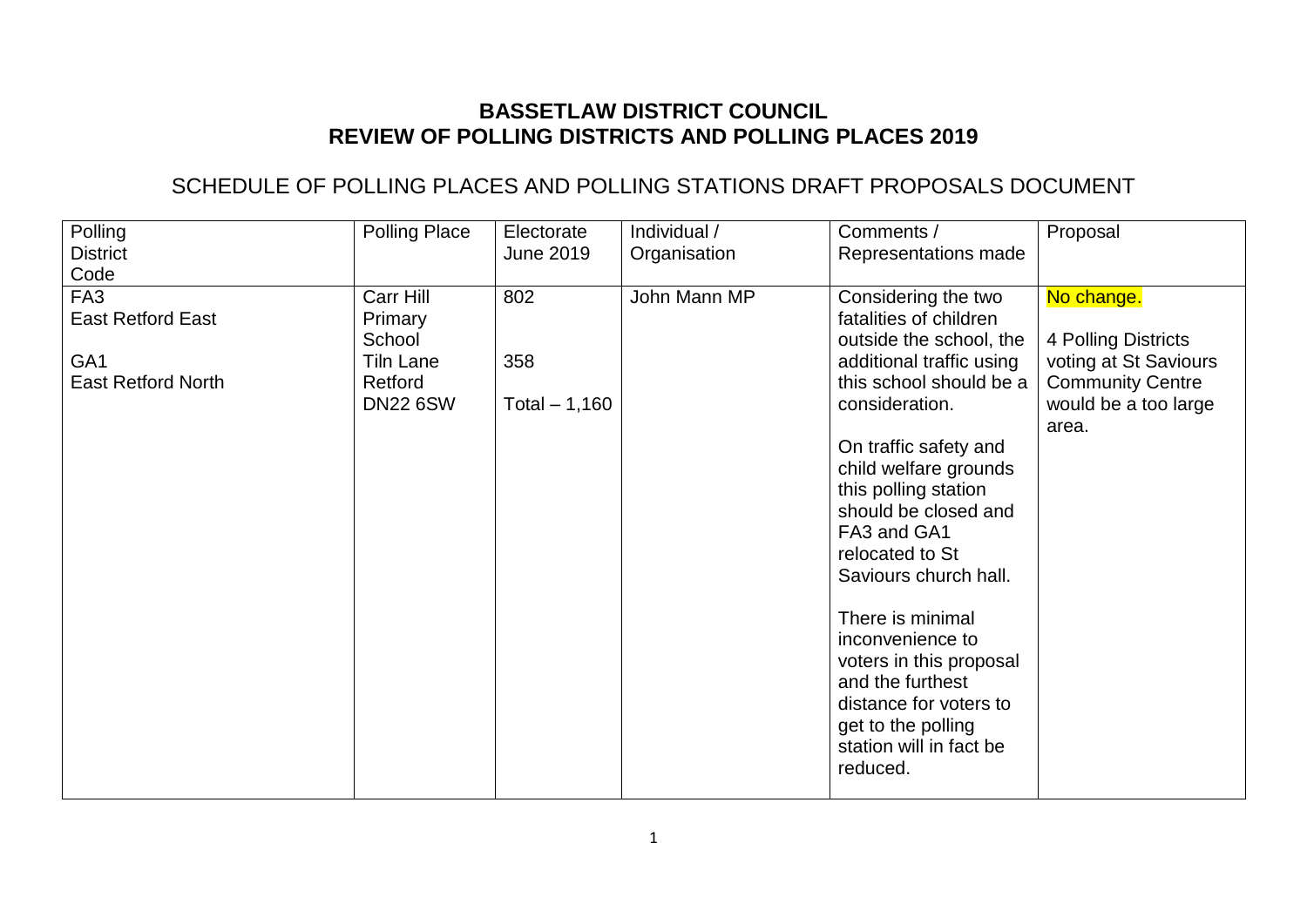| Polling<br><b>District</b>                   | <b>Polling Place</b>                            | Electorate<br>June 2019 | Individual /<br>Organisation                                            | Comments /<br>Representations made                                                                                                                                                                                                                                                                                                                                                                                                                                                                                                                                                | Proposal                                                                                                                                                                                                       |
|----------------------------------------------|-------------------------------------------------|-------------------------|-------------------------------------------------------------------------|-----------------------------------------------------------------------------------------------------------------------------------------------------------------------------------------------------------------------------------------------------------------------------------------------------------------------------------------------------------------------------------------------------------------------------------------------------------------------------------------------------------------------------------------------------------------------------------|----------------------------------------------------------------------------------------------------------------------------------------------------------------------------------------------------------------|
| Code                                         |                                                 |                         |                                                                         |                                                                                                                                                                                                                                                                                                                                                                                                                                                                                                                                                                                   |                                                                                                                                                                                                                |
| HA <sub>2</sub><br><b>East Retford South</b> | 3 Welbeck<br>Road<br>Retford<br><b>DN22 7RP</b> | 1,239                   | <b>Councillor Carolyn</b><br>Troop<br><b>East Retford South</b><br>Ward | Do you have any<br>comments on the<br>Consultation<br>Document? -<br>Appendix, page 7, HA2<br>East Retford South 3<br>Welbeck Road,<br>Ordsall. Shop being<br>used as a barber shop.<br>Do you have any<br>comments on the<br>facilities at the polling<br>stations in the area<br>you represent? - Only<br>3 Welbeck Road<br>Ordsall – change of<br>use occurring.<br>Do you consider the<br>buildings suitable for<br>voting purposes? -<br>Yes except 3 Welbeck<br>Road<br>Do you think there is a<br>more suitable building<br>within the same polling<br>district? - Ordsall | Site a mobile unit on<br>the Clumber Inn Car<br><b>Park as in previous</b><br>years.<br>The car park on the<br>right of the Clumber<br>Inn to be used as it is<br>more level for access<br>to the mobile unit. |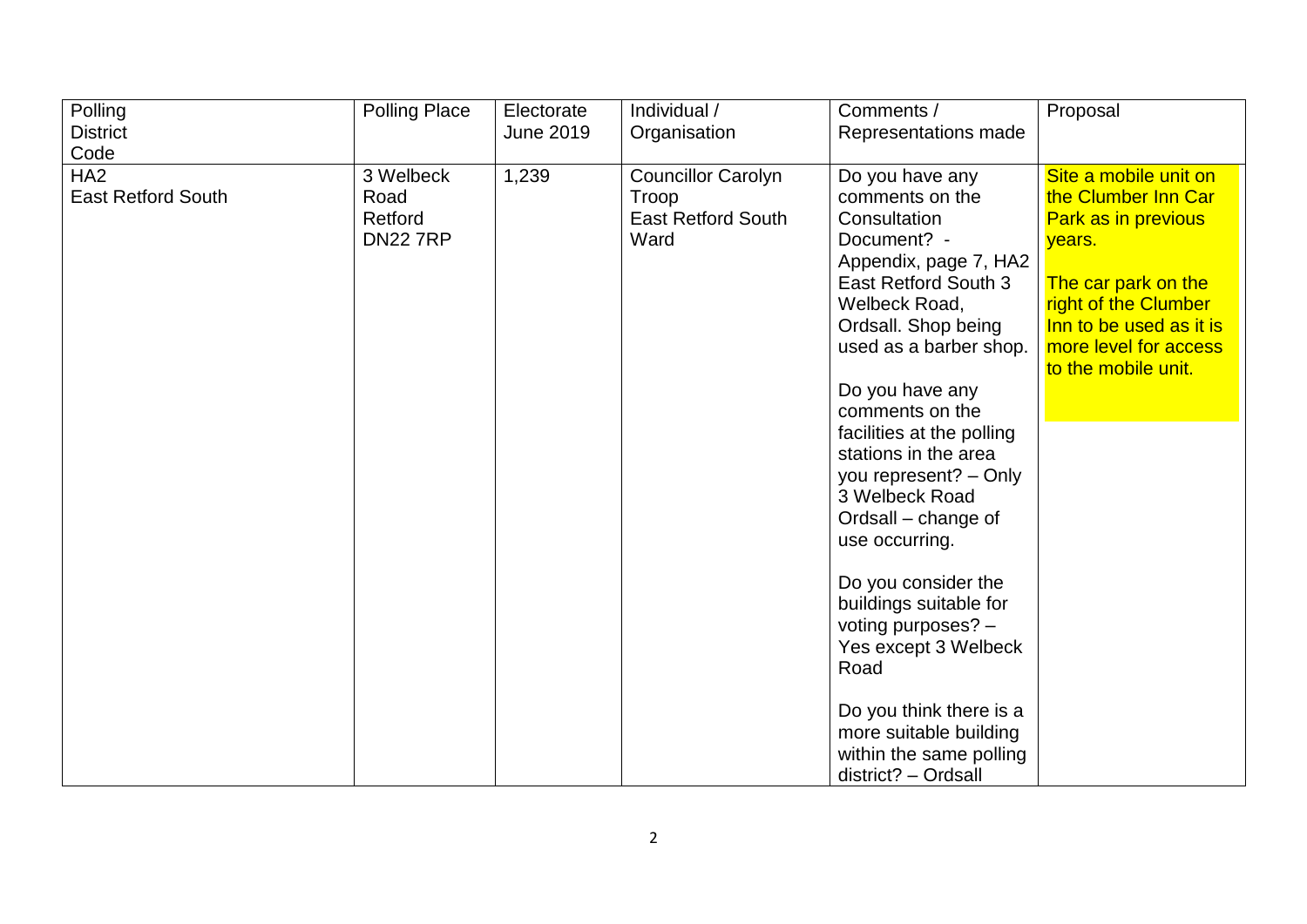| Polling                        | <b>Polling Place</b> | Electorate       | Individual /              | Comments /                 | Proposal               |
|--------------------------------|----------------------|------------------|---------------------------|----------------------------|------------------------|
| <b>District</b>                |                      | <b>June 2019</b> | Organisation              | Representations made       |                        |
| Code                           |                      |                  |                           |                            |                        |
|                                |                      |                  |                           | <b>Bridon Cricket Club</b> |                        |
|                                |                      |                  |                           | Pavilion could be          |                        |
|                                |                      |                  |                           | considered to replace      |                        |
|                                |                      |                  |                           | 3 Welbeck Road.            |                        |
|                                |                      |                  |                           | Pavilion located on        |                        |
|                                |                      |                  |                           | <b>Edgbaston Drive</b>     |                        |
|                                |                      |                  |                           | owned by the cricket       |                        |
|                                |                      |                  |                           | club on BDC Land. Car      |                        |
|                                |                      |                  |                           | park available. Access     |                        |
|                                |                      |                  |                           | for people with            |                        |
|                                |                      |                  |                           | disabilities via a         |                        |
|                                |                      |                  |                           | permanent ramp to the      |                        |
|                                |                      |                  |                           | pavilion.                  |                        |
| KA <sub>1</sub>                | Devonshire           | 1,336            | <b>Councillor J Evans</b> | agree with the             | No change. Two         |
| <b>Harworth &amp; Bircotes</b> | Road                 |                  | Harworth Ward             | comments relating to       | polling stations to be |
| KA <sub>2</sub>                | Community            | 1,308            |                           | Harworth and Bircotes;     | used at Parliamentary  |
| Harworth & Bircotes            | Centre               |                  |                           | I believe that they are    | elections.             |
| KA <sub>5</sub>                | 2 Devonshire         | 377              |                           | relevant and meet the      |                        |
| <b>Harworth &amp; Bircotes</b> | Road                 |                  |                           | needs of the current       |                        |
|                                | Harworth             | Total $-3,021$   |                           | population.                |                        |
|                                | Doncaster            |                  |                           |                            |                        |
|                                | <b>DN11 8JF</b>      |                  |                           |                            |                        |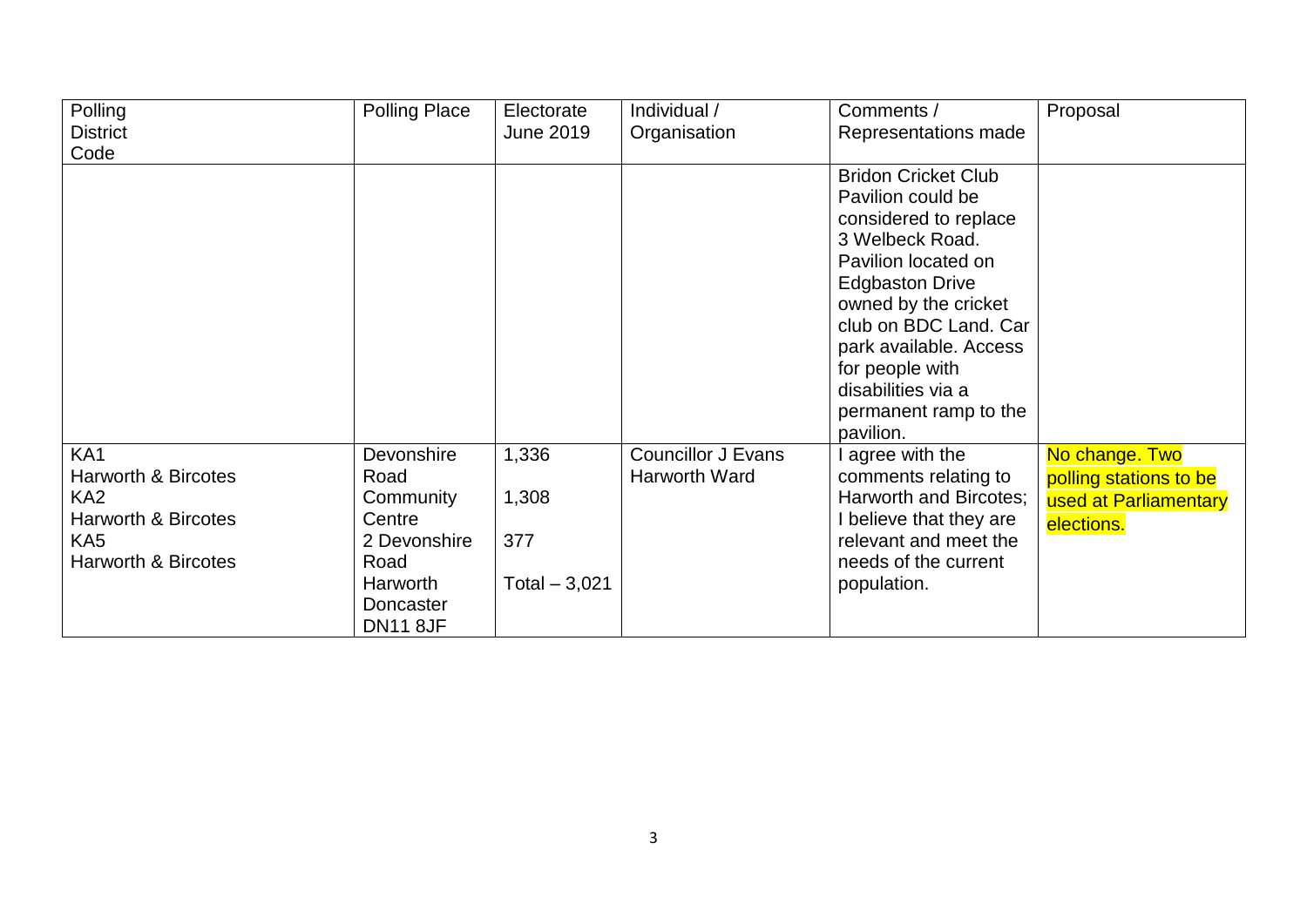| Polling<br><b>District</b><br>Code                                               | <b>Polling Place</b>                                                                                                  | Electorate<br>June 2019        | Individual /<br>Organisation                                      | Comments /<br>Representations made                                                                                                                                                                                                                                                                                                                                                                                                                                                  | Proposal                                                                                                                                                                                         |
|----------------------------------------------------------------------------------|-----------------------------------------------------------------------------------------------------------------------|--------------------------------|-------------------------------------------------------------------|-------------------------------------------------------------------------------------------------------------------------------------------------------------------------------------------------------------------------------------------------------------------------------------------------------------------------------------------------------------------------------------------------------------------------------------------------------------------------------------|--------------------------------------------------------------------------------------------------------------------------------------------------------------------------------------------------|
| YA1<br><b>Worksop South-East</b>                                                 | The Centre<br>Place<br><b>Abbey Street</b><br>Community<br>Centre<br><b>Abbey Street</b><br>Worksop<br><b>S80 2LA</b> | 588                            |                                                                   |                                                                                                                                                                                                                                                                                                                                                                                                                                                                                     | <b>Amend the YA1</b><br><b>Polling District to move</b><br><b>Lincoln View, Clinton</b><br><b>Street, Lincoln Street</b><br>and Yeoman Close<br>from YA2 (Manton<br>Sports).                     |
| YA <sub>2</sub><br><b>Worksop South-East</b><br>YA4<br><b>Worksop South-East</b> | <b>MantonSports</b><br><b>Retford Road</b><br>Worksop<br><b>S80 2PU</b>                                               | 1,476<br>580<br>Total $-2,056$ | <b>Councillor J Shephard</b><br><b>Worksop South East</b><br>Ward | The recent election<br>resulted in many<br>people from Furnival<br>Street (and that area)<br>being turned away<br>from the polling station<br>they used to have $-$ St<br>Pauls Church Hall and<br><b>Manton Community</b><br>Centre - and instead<br>directed to a new<br>polling station, Manton<br>Sports Club, that was<br>further away so many<br>didn't bother to vote.<br>Please ensure that<br>streets vote at the<br>nearest polling station<br>and be wary of<br>changes. | <b>Amend</b><br>the<br><b>Polling</b><br><b>District to move Lincoln</b><br>View, Clinton Street,<br>Lincoln<br><b>Street</b><br>and<br><b>Yeoman Close to YA1</b><br><b>(The Centre Place).</b> |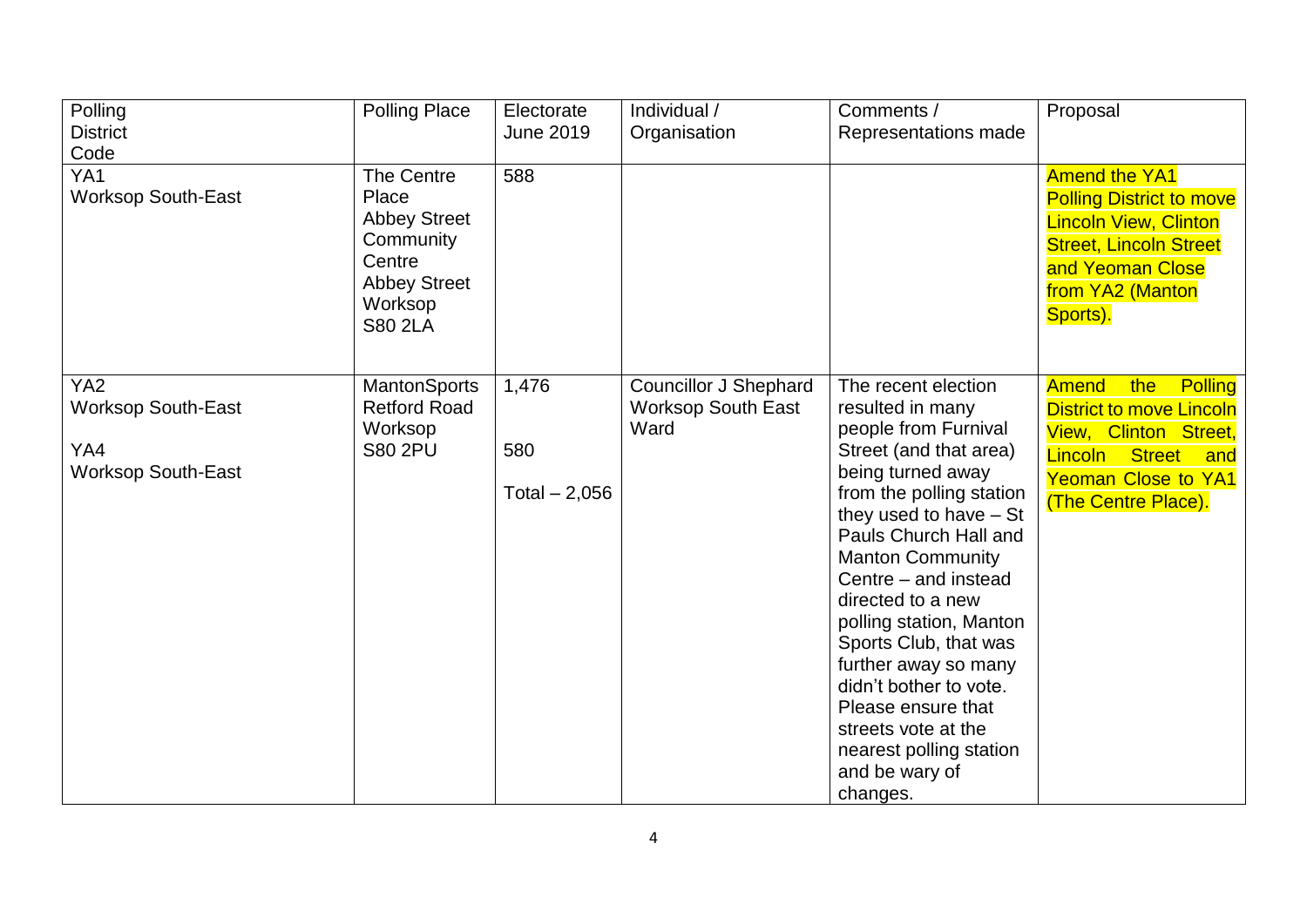| Polling                 | <b>Polling Place</b> | Electorate       | Individual /                                           | Comments /                                                                                                                                                                                                                                                           | Proposal |
|-------------------------|----------------------|------------------|--------------------------------------------------------|----------------------------------------------------------------------------------------------------------------------------------------------------------------------------------------------------------------------------------------------------------------------|----------|
| <b>District</b><br>Code |                      | <b>June 2019</b> | Organisation                                           | Representations made                                                                                                                                                                                                                                                 |          |
|                         |                      |                  |                                                        |                                                                                                                                                                                                                                                                      |          |
|                         |                      |                  | <b>Councillor J Potts</b><br><b>Worksop South East</b> | There were issues at<br>the last election -some<br>streets that were<br>allocated to Manton<br>Sports Club were<br>closer to St Pauls<br>Church, Centre Place<br>or Centre for Sport and<br>Learning.<br>Look at:<br>Moving Lincoln                                  |          |
|                         |                      |                  |                                                        | View, Clinton<br>Street and<br>some of Lincoln<br><b>Street to The</b><br>Centre Place.<br>Moving<br>$\bullet$<br>Radford Street,<br>some of Lincoln<br>St and Yeoman<br>Close to the<br>Centre for Sport<br>and Learning.<br>Moving south<br>$\bullet$<br>Avenue to |          |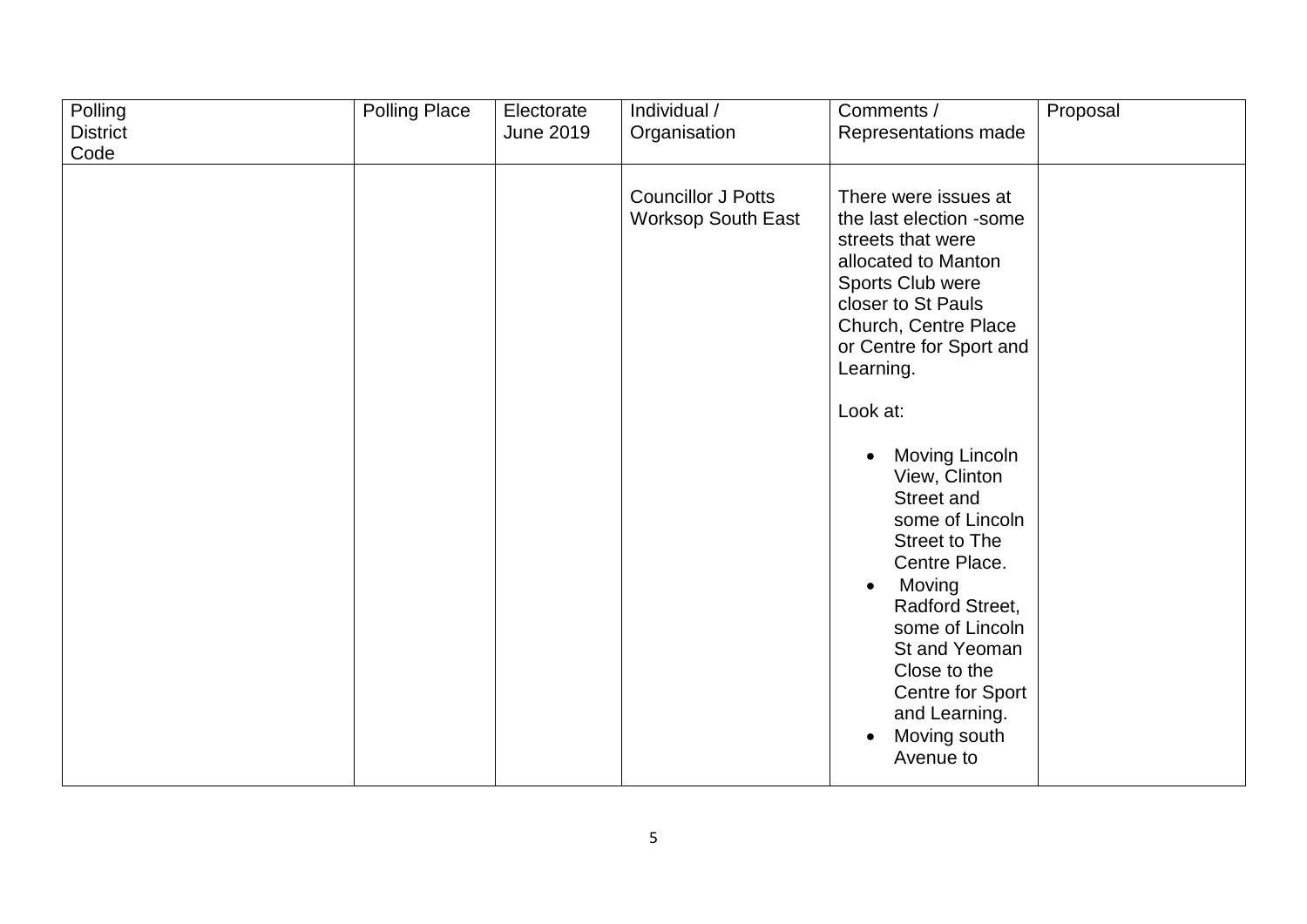| Polling         | <b>Polling Place</b> | Electorate       | Individual /   | Comments /              | Proposal |
|-----------------|----------------------|------------------|----------------|-------------------------|----------|
| <b>District</b> |                      | <b>June 2019</b> | Organisation   | Representations made    |          |
| Code            |                      |                  |                |                         |          |
|                 |                      |                  |                | Kingston Close          |          |
|                 |                      |                  |                | Community               |          |
|                 |                      |                  |                | Centre.                 |          |
|                 |                      |                  | John Mann MP   |                         |          |
|                 |                      |                  |                | This polling station    |          |
|                 |                      |                  |                | should be retained, but |          |
|                 |                      |                  |                | streets adjoining       |          |
|                 |                      |                  |                | Shrewsbury Road         |          |
|                 |                      |                  |                | reallocated to the      |          |
|                 |                      |                  |                | Centre for Sport and    |          |
|                 |                      |                  |                | Learning.               |          |
|                 |                      |                  |                |                         |          |
|                 |                      |                  |                |                         |          |
|                 |                      |                  |                | Some voters have to     |          |
|                 |                      |                  |                | walk past Manton        |          |
|                 |                      |                  |                | Parish Hall on their    |          |
|                 |                      |                  |                | way to vote.            |          |
|                 |                      |                  |                |                         |          |
|                 |                      |                  |                | Voter allocation to     |          |
|                 |                      |                  |                | polling stations needs  |          |
|                 |                      |                  |                | rationalising to avoid  |          |
|                 |                      |                  |                | this.                   |          |
|                 |                      |                  |                |                         |          |
|                 |                      |                  |                | Put voting back to St   |          |
|                 |                      |                  | Local resident | Pauls Church for        |          |
|                 |                      |                  |                | people who live nearby  |          |
|                 |                      |                  |                | instead of having to go |          |
|                 |                      |                  |                | elsewhere.              |          |
|                 |                      |                  |                |                         |          |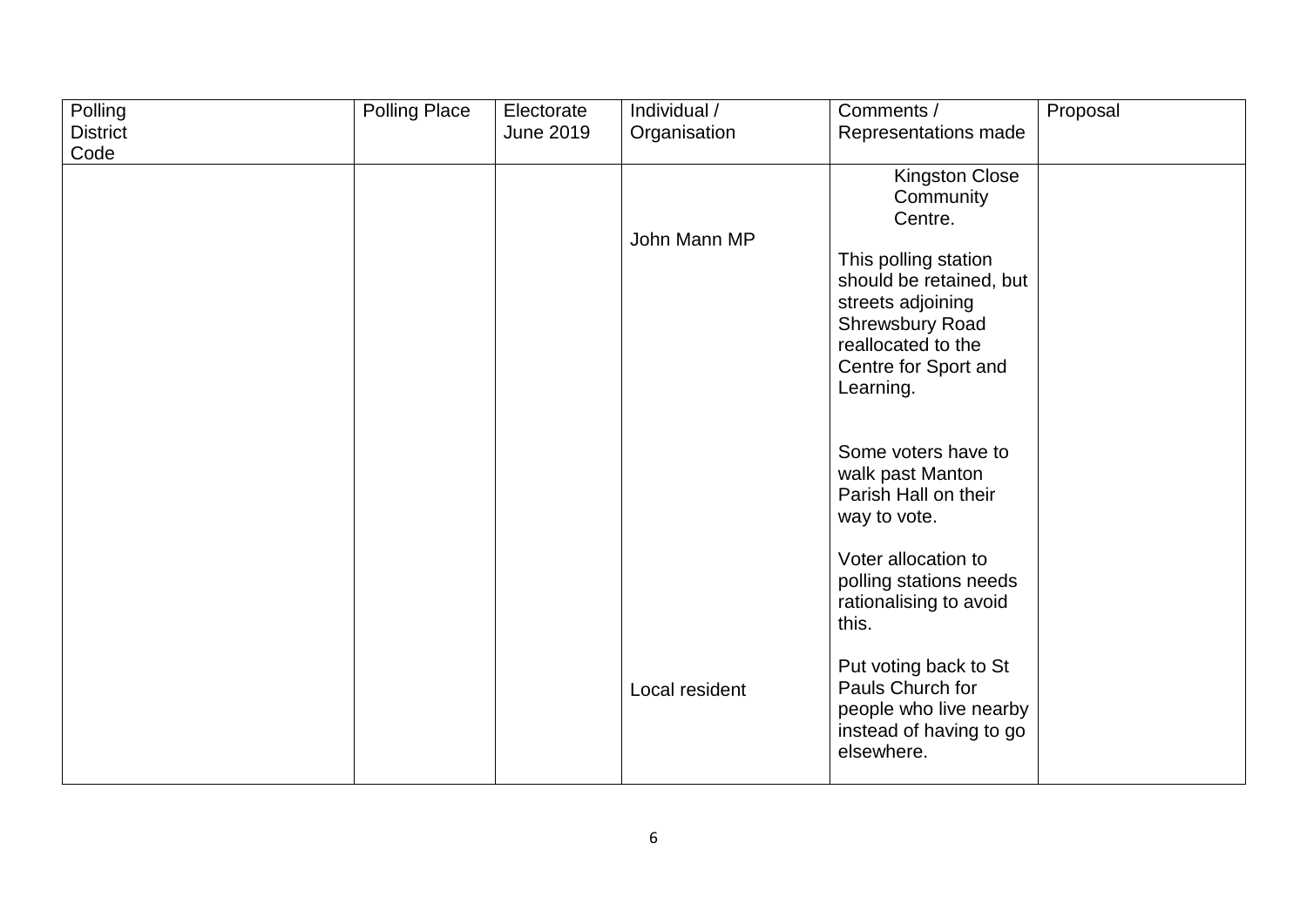| Polling                   | <b>Polling Place</b> | Electorate       | Individual / | Comments /           | Proposal             |
|---------------------------|----------------------|------------------|--------------|----------------------|----------------------|
| <b>District</b>           |                      | <b>June 2019</b> | Organisation | Representations made |                      |
| Code                      |                      |                  |              |                      |                      |
| YA3                       | Manton               | 1,067            |              |                      | No change, existing  |
| <b>Worksop South-East</b> | Parish Hall          |                  |              |                      | arrangements         |
|                           | 2a Cavendish         |                  |              |                      | considered suitable. |
|                           | Road                 |                  |              |                      |                      |
|                           | Worksop              |                  |              |                      |                      |
|                           | <b>S80 2PG</b>       |                  |              |                      |                      |
| YA <sub>5</sub>           | The Old              | 845              |              |                      | No change, existing  |
| <b>Worksop South-East</b> | Abbey School         |                  |              |                      | arrangements         |
|                           | Priorswell           |                  |              |                      | considered suitable. |
|                           | Road                 |                  |              |                      |                      |
|                           | Worksop              |                  |              |                      |                      |
|                           | <b>S80 2BU</b>       |                  |              |                      |                      |
| YA <sub>6</sub>           | Kingston             | 585              |              |                      | No change, existing  |
| <b>Worksop South-East</b> | Close                |                  |              |                      | arrangements         |
|                           | Community            |                  |              |                      | considered suitable. |
|                           | Centre               |                  |              |                      |                      |
|                           | Kingston             |                  |              |                      |                      |
|                           | Road                 |                  |              |                      |                      |
|                           | Worksop              |                  |              |                      |                      |
|                           | <b>S80 2UH</b>       |                  |              |                      |                      |